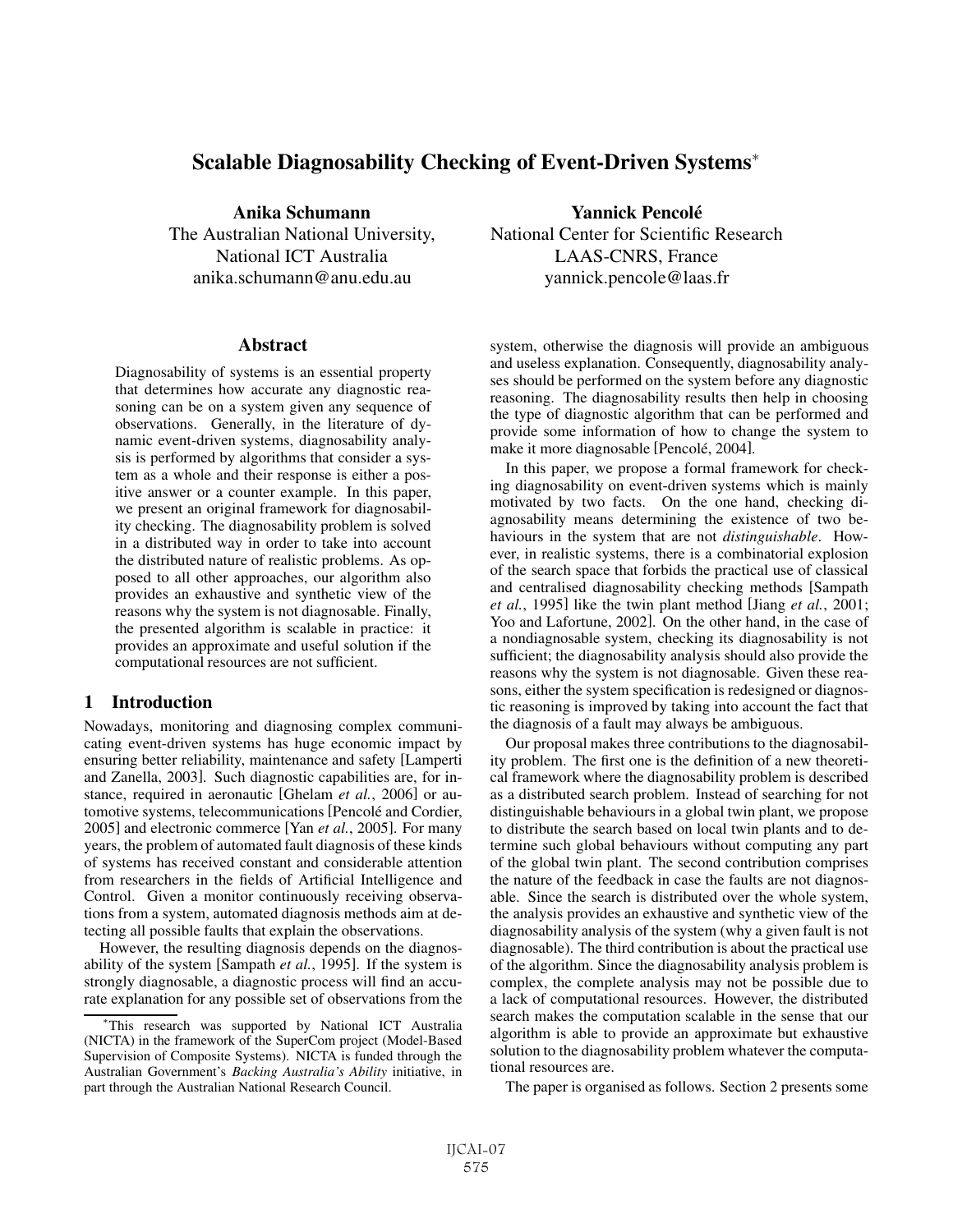background on diagnosability on event-driven systems. Section 3 introduces our theoretical framework for diagnosability checking. Section 4 presents a scalable algorithm for distributed diagnosability checking. In section 5, related works are compared and discussed.

### 2 Background

#### 2.1 Diagnosability in discrete-event systems

The system is modelled using classical automata: this formalism is aimed at modelling any discrete event system with multiple faults [Sampath *et al.*, 1995]. We call a *fault* or a *critical event* any event whose occurrence a monitoring agent aims to identify. We suppose that a fault is not observable and occurs in one component. The modelling of the system is modular: each component has a *local model* and a synchronisation operator  $Sync$  is defined in order to implicitly represent the global model of the system.

Definition 1 (Model of a component) *The model of the component* i *is the finite state machine*  $G_i = \langle X_i, \Sigma_i, x_{0_i}, T_i \rangle$ , where

- $X_i$  *is the set of states*  $(X_i = \{x_{1_i}, \ldots, x_{m_i}\})$ *,*
- $\Sigma_i$  *is the set of events,*
- $x_0$ , *is the initial state, and*
- $T_i$  *is the transition set*  $(T_i \subseteq X_i \times \Sigma_i \times X_i)$ .

The set of events  $\Sigma_i$  is divided into four disjoint parts:  $\Sigma_{o_i}$ is the set of observable events,  $\Sigma_{s_i}$  is the set of events shared among components (they represent communications between components),  $\Sigma_{f_i}$  is the set of unobservable fault events and  $\Sigma_{u_i}$  is the set of other unobservable events.



Figure 1: Model of a system defined by two components. Solid lines denote observable transitions, dashed lines shared transitions and dotted lines failure transitions.

Figure 1 illustrates a system composed of two local models defined as above. The synchronisation operation, denoted  $Sync({M_1,\ldots,M_n},\mathcal{S})$ , is the classical synchronisation operation on the *n* finite state machines  $\{M_i\}$  based on the set of shared events  $S$ . The result  $M$  of the synchronisation is the subset of the Cartesian product  $M_1 \times \ldots \times M_n$ restricted with the following rules.

• If  $e \in S$  then from any state  $(x_1, \ldots, x_n)$ , the event  $e$  can occur if for all machines  $M_j$  where  $e$  can occur, there exists in  $M_j$  a transition  $x_j \stackrel{\tilde{e}}{\rightarrow} x'_j$ .

• If  $e \notin S$  then from any state  $(x_1,...,x_n)$ , the event e can occur if there exists a machine  $M_j$  where there exists a transition  $x_j \xrightarrow{e} x'_j$ .

The models of components and the operation  $S$ *ync* define the decentralized model of the system. The *global model* G then results from the synchronised product of the  $n$  components  ${G_i}$  where the shared events are synchronised:

$$
G = Sync(\lbrace G_1, \ldots, G_n \rbrace, \bigcup_{i=1}^{n} \Sigma_{s_i}\Big)
$$

.

)

A behaviour of the system is then represented by a transition path in G starting from the initial state  $x_0 =$  $(x_{0_1},...,x_{0_n})$  of G. In the following, a *path* will always denote a transition path starting from the initial state. Moreover, as in [Sampath *et al.*, 1995], the observable behaviour of the system is supposed to be *live*, which means that for any infinite path  $p$  of  $G$ , the sequence of observable events associated with  $p$  and denoted  $obs(p)$ , is infinite.

The classical diagnosability property of the system is a global property defined on the paths in G [Sampath *et al.*, 1995]. Two paths  $p$  and  $p'$  in  $G$  are *distinguishable* iff  $obs(p) \neq obs(p')$ . Let  $p = p_F s_F$  denote a path such that  $p_F$  is a path ending with the occurrence of a fault F to a state  $x_F$  and  $s_F$  is a subpath whose initial state is  $x_F$ . The diagnosability of fault  $F$  is then defined as follows:

### Definition 2 F *is diagnosable iff*

$$
\forall p = p_F s_F, \exists l \in \mathbb{N}, |obs(s_F)| > l \Rightarrow
$$
  

$$
(\forall p' \text{ such that } obs(p) = obs(p'), F \text{ occurs in } p'
$$

If a fault is diagnosable then a diagnostic algorithm can diagnose its occurrence with certainty based on a finite sequence of observations. Diagnosability checking thus requires the search for an infinite path  $p'$ , i.e. a path containing a cycle, with  $obs(p) = obs(p')$  such that F is not in p'. The pair  $(p, p')$  is called a *critical pair* [Cimatti *et al.*, 2003].

#### 2.2 Twin plant method for checking diagnosability

We now recall a centralised method to check whether  $F$  is diagnosable or not: the *twin plant* method [Jiang *et al.*, 2001]. For the sake of clarity in the rest of the paper, the *twin plant* method is presented in an original manner, based on the decentralised model instead of the global model.

Definition 3 (Local diagnoser) *The local diagnoser of a component*  $G_i$  *is the nondeterministic finite state machine*  $\widetilde{G}_i = \langle \widetilde{X}_i, \widetilde{\Sigma}_i, \widetilde{x}_{0_i}, \widetilde{T}_i \rangle$  where

- $\widetilde{X}_i$  *is the set of states* ( $\widetilde{X}_i \subseteq X_i \times \mathcal{F}$  *with*  $\mathcal{F} \subseteq 2^{\Sigma_{f_i}}$ *)*,
- $\widetilde{\Sigma}_i$  *is the set of events*  $(\widetilde{\Sigma}_i = \Sigma_{o_i} \cup \Sigma_{s_i})$ ,
- $\widetilde{x}_{0i} = (x_{0i}, \emptyset)$  *is the initial state, and*
- $\widetilde{T}_i \subseteq \widetilde{X}_i \times \widetilde{\Sigma}_i \times \widetilde{X}_i$  is the transition set  $(x, \mathcal{F}) \stackrel{\sigma}{\rightarrow}$  $(x', \mathcal{F}')$  such that there exists a transition sequence  $x \xrightarrow{\sigma_1} x_1 \cdots \xrightarrow{\sigma_m} x_m \xrightarrow{\sigma} x'$  in  $G_i$  with  $\Sigma'_i =$  $\{\sigma_1,\ldots,\sigma_m\}\subseteq \Sigma_{f_i}\cup \Sigma_{u_i}$  and  $\mathcal{F}'=\mathcal{F}\cup(\Sigma'_i\cap \Sigma'_{f_i})$ .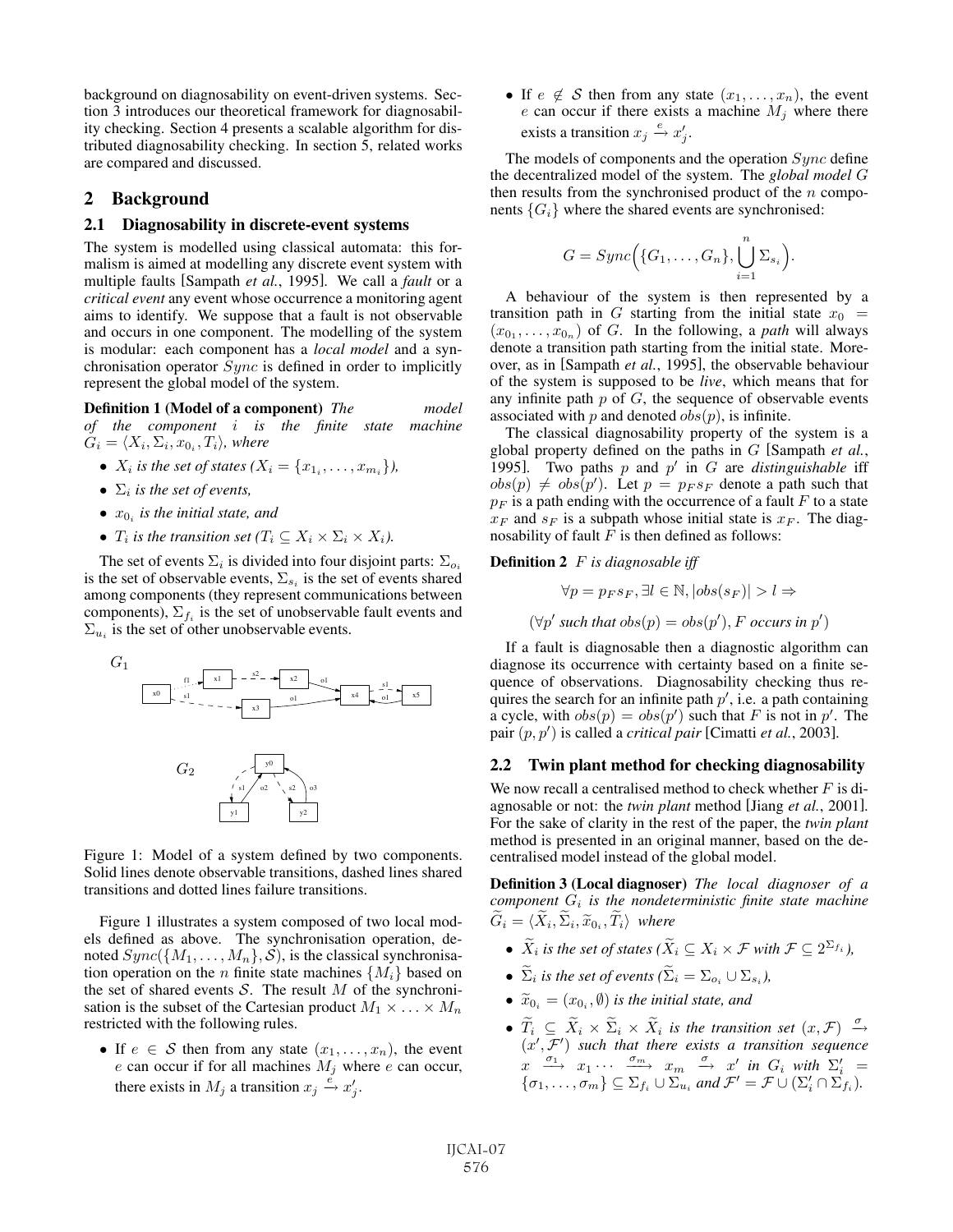The top of Figure 2 depicts such a local diagnoser. The basic idea of a twin plant is to build a machine that compares every pair of paths  $(p, p')$  in the system that have the same observable behaviour, i.e.  $obs(p) = obs(p')$ . A *local twin plant* is essentially the same type of machine but the paths are local to a component. A local twin plant is based on the synchronisation of two instances  $G_i^l$  (left) and  $G_i^r$  (right) of the same diagnoser based on the observable events  $\Sigma_{o_i}$  =  $\Sigma_{o_i}^l = \Sigma_{o_i}^r$ . Since only observable behaviours are compared, the shared events must be distinguishable in both instances: in  $\widetilde{G}_{i}^{l}$  (resp.  $\widetilde{G}_{i}^{r}$ ), any shared event  $\sigma \in \Sigma_{s_{i}}$  from  $\widetilde{G}_{i}$  is renamed l: $\sigma \in \Sigma_{s_i}^l$  (resp. r: $\sigma \in \Sigma_{s_i}^r$ ).

Definition 4 (Local twin plant) *The local twin plant of* G<sup>i</sup> *is the finite state machine*

$$
\hat{G}_i = Sync(\{\widetilde{G}_i^l, \widetilde{G}_i^r\}, \Sigma_{o_i}).
$$

One state of a local twin plant is a couple  $\hat{x} =$  $((x^{l}, \mathcal{F}^{l}), (x^{r}, \mathcal{F}^{r}))$  that represents two possible diagnoses (the left one and the right one) given the same observable sequence. If F belongs to  $\mathcal{F}^l \cup \mathcal{F}^r$  but is not in  $\mathcal{F}^l \cap \mathcal{F}^r$  then F cannot be diagnosed in this state with certainty. In this case, the state  $\hat{x}$  is called *F-nondiagnosable*. Otherwise it is called *F-diagnosable*. Figure 2 illustrates a local twin plant for the diagnoser shown at the top of the same figure. Its state labels (top) are composed of the state labels of  $\tilde{G}_1^l$  (middle) and  $\tilde{G}_1^r$ (bottom). Circular nodes denote  $f_1$ -nondiagnosable states.



Figure 2: Local diagnoser  $\tilde{G}_1$  (top) and part of the twin plant  $\tilde{G}_1$  (bottom) of component  $G_1$  shown in Figure 1.

In the following,  $\omega$  represents any set of components  $\mathbb{G}_{\omega}$  =  $\{G_{j_1}, \ldots, G_{j_{|\omega|}}\}$  of the system with  $|\omega| \geq 1$ . The  $\omega$ -coupled twin plant is the twin plant of  $\omega$  obtained by synchronisation of the local twin plants.

Definition 5 (ω-coupled twin plant) *The* ω*-coupled twin plant is*

$$
\hat{G}_{\omega} = Sync\Big(\{\hat{G}_{j_1},\ldots,\hat{G}_{j_{|\omega|}}\},\bigcup_{i=j_1}^{j_{|\omega|}}(\Sigma_{s_i}^l \cup \Sigma_{s_i}^r)\Big).
$$

By extension, a state  $\hat{x} = (\hat{x}_{j_1}, \dots, \hat{x}_{j_{|\omega|}})$  is called *Fnondiagnosable* if there exists a state  $\hat{x}_{i_m}$  which is locally *F-nondiagnosable*.

The synchronisation operation  $Sync$  is commutative and associative, moreover  $\Sigma_{s_i}^l$ ,  $\Sigma_{s_i}^r$  and  $\Sigma_{o_i}$  are disjoint sets by definition. Therefore any  $\omega$ -coupled twin plant can be also obtained by first synchronising the local diagnosers over the set of shared events, to obtain the diagnoser of  $\omega$ , followed by the synchronisation of two instances of the later over the set of observable events.

Consequently, considering  $\omega = \mathbb{G} = \{G_1, \ldots, G_n\}$  the G-coupled twin plant represents exactly the *global twin plant* (GTP for short) of the system where all paths of  $G$  with the same observable behaviour are compared, hence the following fundamental result.

Theorem 1 F *is diagnosable in* G *iff, in the* G*-coupled twin plant, there is no path* p *with a cycle containing at least one observable event and one* F*-nondiagnosable state.*

Such a path p represents a critical pair  $(p_1, p_2)$ : in the following, p is called a *critical path*. The twin plant method searches for such a path in the GTP.

## 3 Theoretical framework

We now show how to distribute the diagnosability check for a fault  $F$  without computing the GTP. The component where  $F$  may occur is denoted  $G_F$  in the following. The terms *diagnosable* and *nondiagnosable* respectively denote *F-diagnosable* and *F-nondiagnosable*. Furthermore,  $Sync(\mathbb{G})$  denotes, without ambiguity, the product of all finite state machines in G synchronised over their shared events only.

Considering the set of local twin plants  $\{\hat{G}_1,\ldots,\hat{G}_n\}$  defined in section 2, only  $\hat{G}_F$  contains diagnosability information about  $F$ . The main idea of the distributed checking is to propagate firstly the diagnosability information to the other local twin plants. After the propagation, it is possible to decide locally which parts of the local twin plants are relevant to solve the diagnosability problem. Finally, for each local twin plant, a *reduced twin plant* is computed by removing all irrelevant parts.

#### 3.1 Propagation of diagnosability information

The propagation of the diagnosability information from  $\hat{G}_F$ to all other local twin plants is based on their connectivity with respect to  $\hat{G}_F$ .

**Definition 6 (** $\alpha$ **-connectivity**  $Con(\alpha, \gamma)$ ) *The set of finite state machines connected to the finite state machine* γ *by distance* α *is recursively defined as follows.*  $Con(0, \gamma) = {\gamma}$ 

$$
Con(\alpha, \gamma) = \{\gamma_1 \mid \exists \gamma_2 \in Con(\alpha - 1, \gamma) \text{ such that } \gamma_1 \text{ and } \gamma_2 \text{ share at least one event and } \gamma_1 \notin Con(\beta, \gamma) \text{ for all } \beta < \alpha \}.
$$

Components  $\gamma_1$  and  $\gamma_2$  are *connected* if  $\gamma_1 \in Con(1, \gamma_2)$ . The set  $transCon(\gamma)$  denotes the set of components whose behaviour can possibly influence that of  $\gamma$  (transCon( $\gamma$ ) =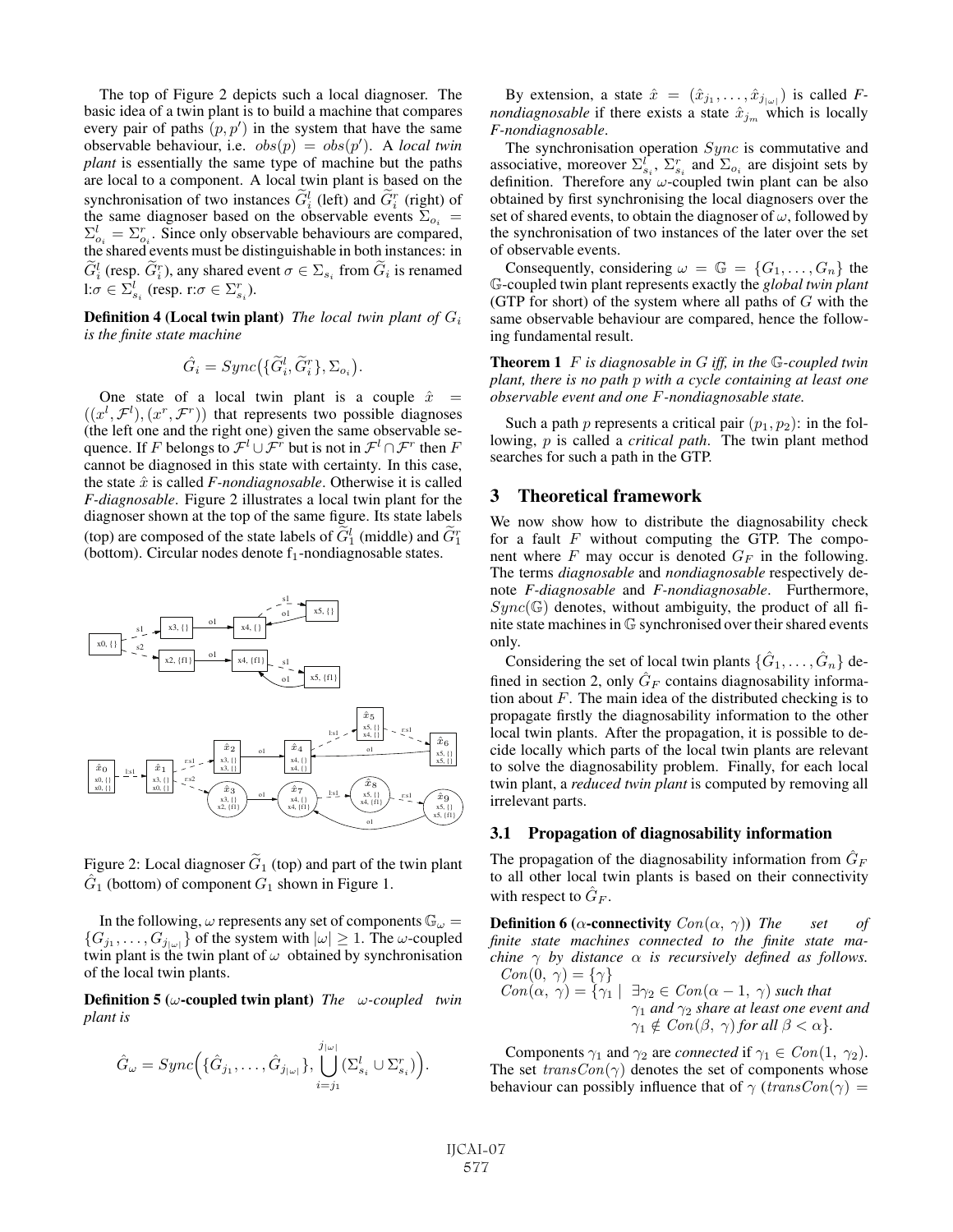$\bigcup_{\alpha=0}^{n-1} Con(\alpha, \gamma)$  where *n* is the number of components in the system.

Reducing a local twin plant  $G_i$  consists in finding a set of states, denoted  $\mathbb{P}(\hat{G}_i)$ , that can possibly be involved in the nondiagnosable states of GTP. These *possibly nondiagnosable states*  $\mathbb{P}(\hat{G}_i)$  are determined by analysing the connectivity between the component  $G_i$  and the component  $G_F$ .

Definition 7 (Possibly nondiagnosable states) *The set of* possibly nondiagnosable states  $\mathbb{P}(\hat{G}_i)$  *of a local twin plant*  $G_i$  *is determined as follows.* 

- *1.*  $\mathbb{P}(\hat{G}_i) = \{x \in \hat{X}_i \mid x \text{ is nondiagnosable}\}\text{ if }G_i \in$  $Con(0, G_F)$  *(i.e.*  $G_i = G_F$ *)*
- 2.  $\mathbb{P}(\hat{G}_i) = \hat{Y}_i$  *if*  $G_i \in Con(\alpha, G_f)$  *with*  $\alpha \in \mathbb{N}^+$  *and for all states*  $\hat{y} \in \hat{Y}_i$  *and all connected twin plants*  $G_j \in Con(\alpha - 1, G_F)$  *there exists a state*  $(\hat{y}_i, \hat{x}_j)$  *in the twin plant*  $Symc(\{\hat{G}_i, \hat{G}_j\})$  *such that*  $\hat{x}_j$  *is possibly nondiagnosable.*
- *3.*  $\mathbb{P}(\hat{G}_i) = \hat{X}_i$  *if*  $G_i \notin transCon(\hat{G}_F)$

This definition can then be extended to any state  $\hat{x} =$  $(\hat{x}_{j_1}, \ldots, \hat{x}_{j_{|\omega|}})$  from any  $\omega$ -coupled twin plant:

**Definition 8** *A state*  $\hat{x} = (\hat{x}_{j_1}, \dots, \hat{x}_{j_{|\omega|}})$  *in a w-coupled twin plant*  $\hat{G}_{\omega}$  *is* possibly nondiagnosable *iff* 

 $\forall i \in \{1,\ldots,|\omega|\}, \hat{x}_{j_i} \in \mathbb{P}(\hat{G}_{j_i}).$ 

For example, to propagate the diagnosability information of  $f_1$  in  $G_1$  to  $G_2$  (see Figure 1) we compute  $\tilde{G}_1$ , the local nondiagnosable states (see Figure 2) and finally the twin plant  $G_2$  (see Figure 3). Since  $G_1$  and  $G_2$  share the events l: $s_1$  and r: $s_1$  they are connected  $(\hat{G}_2 \in Con(1, \hat{G}_1))$ . Thus to obtain  $\mathbb{P}(\hat{G}_2)$ , a synchronisation of  $\hat{G}_1$  and  $\hat{G}_2$  leading to  $\hat{G}'$  is required (see Figure 3). In  $\hat{G}'$  only states  $(\hat{x}_3, \hat{y}_3)$  and  $(\hat{x}_7, \hat{y}_3)$  are composed of a state in  $\mathbb{P}(\hat{G}_1)$ . Thus only state  $\hat{y}_3$  could be possibly nondiagnosable. Since  $\hat{G}_1$  is the only connected twin plant in  $Con(1 - 1, \hat{G}_1)$  there is no need to consider other local twin plants to check whether  $\hat{y}_3$  is indeed in  $\mathbb{P}(\hat{G}_2)$ . Therefore the set of possibly nondiagnosable states in  $\hat{G}_2$  is  $\mathbb{P}(\hat{G}_2) = \{\hat{y}_3\}.$ 

$$
\begin{array}{c}\n\text{I.s}_1 \\
\hline\n\hat{y}_0\n\end{array}\n\qquad\n\begin{array}{c}\n\text{I.s}_2\n\end{array}\n\qquad\n\begin{array}{c}\n\hat{y}_3 \\
\hat{x}_0, \hat{y}_0\n\end{array}\n\qquad\n\begin{array}{c}\n\text{I.s}_1\n\end{array}\n\qquad\n\begin{array}{c}\n\hat{y}_0, \hat{y}_1\n\end{array}\n\qquad\n\begin{array}{c}\n\text{I.s}_2\n\end{array}\n\qquad\n\begin{array}{c}\n\hat{y}_1, \hat{y}_1\n\end{array}\n\qquad\n\begin{array}{c}\n\text{I.s}_2\n\end{array}\n\qquad\n\begin{array}{c}\n\hat{y}_2\n\end{array}
$$

Figure 3: Part of twin plant  $\hat{G}_2$  (left) for component  $G_2$  (see Figure 1) and its synchronisation  $\hat{G}'$  (right) with the part of  $\hat{G}_1$  depicted in Figure 2.

Every state that is not possibly nondiagnosable is certainly diagnosable. This results from the following relationship between nondiagnosable and possibly nondiagnosable states of the GTP:

**Theorem 2** *A state*  $\hat{x}$  *in the GTP is nondiagnosable iff it is possibly nondiagnosable.*

### Proof:

(⇒) Suppose there exists a state  $\hat{x} = (\hat{x}_1, \dots, \hat{x}_n)$  in the GTP such that  $\hat{x}$  is nondiagnosable and a state  $\hat{x}_i$  such that  $\hat{x_i} \notin \mathbb{P}(G_i)$ . Cond. 3 of def. 7 implies that  $\hat{G}_i$  is in  $transCon(\hat{G}_F)$ . Since  $\hat{x}$  is nondiagnosable the state  $\hat{x}_F$ from  $G_F$ , also contained in  $\hat{x}$ , is nondiagnosable. It follows that  $\hat{x}_F \in \mathbb{P}(\hat{G}_F)$  (see cond. 1 of def. 7), so  $\hat{G}_i$ is in  $transCon(\hat{G}_F) \setminus {\hat{G}_F}$ . Therefore, there exists an  $\alpha > 1$  such that  $\hat{G}_i \in Con(\alpha, \hat{G}_F)$ .

Cond. 2 of def. 7 ensures that there is a twin plant  $\hat{G}_j \in \mathit{Con}(\alpha-1,\,\hat{G}_F)$  in which all states  $\hat{x}'_j,$  for which  $(\hat{x}'_j, \hat{x}_i)$  is in  $Sync(\{\hat{G}_j, \hat{G}_i\})$ , do not belong to  $\mathbb{P}(\hat{G}_j)$ . Since GTP results from the synchronisation of  $\hat{G}_i$  and  $\hat{G}_i$ , it means that  $\hat{x}_i \notin \mathbb{P}(\hat{G}_i)$  implies that  $\hat{x}_j \notin \mathbb{P}(\hat{G}_j)$ where  $\hat{x}_j$  denotes the state from  $\hat{G}_j$  contained in  $\hat{x}$ .

The previous reasoning led from the existence of a state  $\hat{x}_i = \hat{y}_\alpha$  in a twin plant  $\hat{G}_i = \hat{H}_\alpha \in Con(\alpha, \hat{G}_F)$ with  $\hat{y}_{\alpha} \notin \mathbb{P}(\hat{H}_{\alpha})$  to the existence of a state  $\hat{x}_j = \hat{y}_{\alpha-1}$ in a twin plant  $\hat{G}_j = \hat{H}_{\alpha-1} \in Con(\alpha - 1, \overline{G}_F)$  with  $\hat{y}_{\alpha-1} \notin \mathbb{P}(\hat{G}_{\alpha-1})$ . By recursively applying  $\alpha - 1$  times the same reasoning, it follows that there exists a twin plant  $H_0$  belonging to  $Con(0, G_F)$  and a state  $\hat{y}_0$  from  $H_0$  belonging to  $\hat{x}$  such that  $\hat{y}_0 \notin \mathbb{P}(H_0)$ . Since  $G_F$  is the only element in  $Con(0, \hat{G}_F)$  (see def. 6) it means that  $H_0$  is actually  $G_F$  and  $\hat{y}_0 = \hat{x}_F$ . It finally follows that  $\hat{x}_F \notin \mathbb{P}(\hat{G}_F)$ , which is a contradiction.

(←) Suppose there exists a state  $\hat{x} \in \mathbb{P}(GTP)$  containing the local state  $\hat{x}_F \in \hat{G}_F$  such that  $\hat{x}$  is diagnosable. This implies that  $\hat{x}_F \notin \mathbb{P}(\hat{G}_F)$ . Therefore  $\hat{x} \notin \mathbb{P}(GTP)$  (see def. 7) which contradicts the assumption.  $\Box$ 

# 3.2 Distributed diagnosability verification

We now show how we can exploit Theorem 2 firstly to reduce the size of twin plants by removing all states that are irrelevant to the diagnosability test (see Lemma 1 below) and secondly to distribute the diagnosability test to a set of twin plants.

Definition 9 (Reduced twin plant) *A twin plant is* reduced *if all its states are either initial or on a path whose target state is possibly nondiagnosable.*

In the following,  $\mathbb{R}(G)$  denotes the twin plant that is obtained by removing all states  $\hat{x} \notin \mathbb{P}(\hat{G})$  of  $\hat{G}$  that do not lead to a possibly nondiagnosable state. To simplify the synchronisation of reduced twin plants the event set of the latter remains unchanged ( $\mathbb{R}(\hat{\Sigma}) = \hat{\Sigma}$ ), that is, even if  $\mathbb{R}(\hat{G})$ does not contain any transitions labelled  $\hat{\sigma} \in \hat{\Sigma}$ , the event still belongs to its event set. Thus the following equivalence holds for any two twin plants  $\hat{G}, \hat{G}'$ :  $\mathbb{R}(Sync(\{\hat{G}, \hat{G}'\}) ) =$  $\mathbb{R}(Sync(\{\mathbb{R}(\hat{G}),\mathbb{R}(\hat{G}')\}))$  (see also def. 7).

**Lemma 1** *The global twin plant*  $\hat{G} = Sync(\{\hat{G}_1,\ldots,\hat{G}_n\})$ *contains exactly the same critical paths as*  $\mathbb{R}(G)$ *.*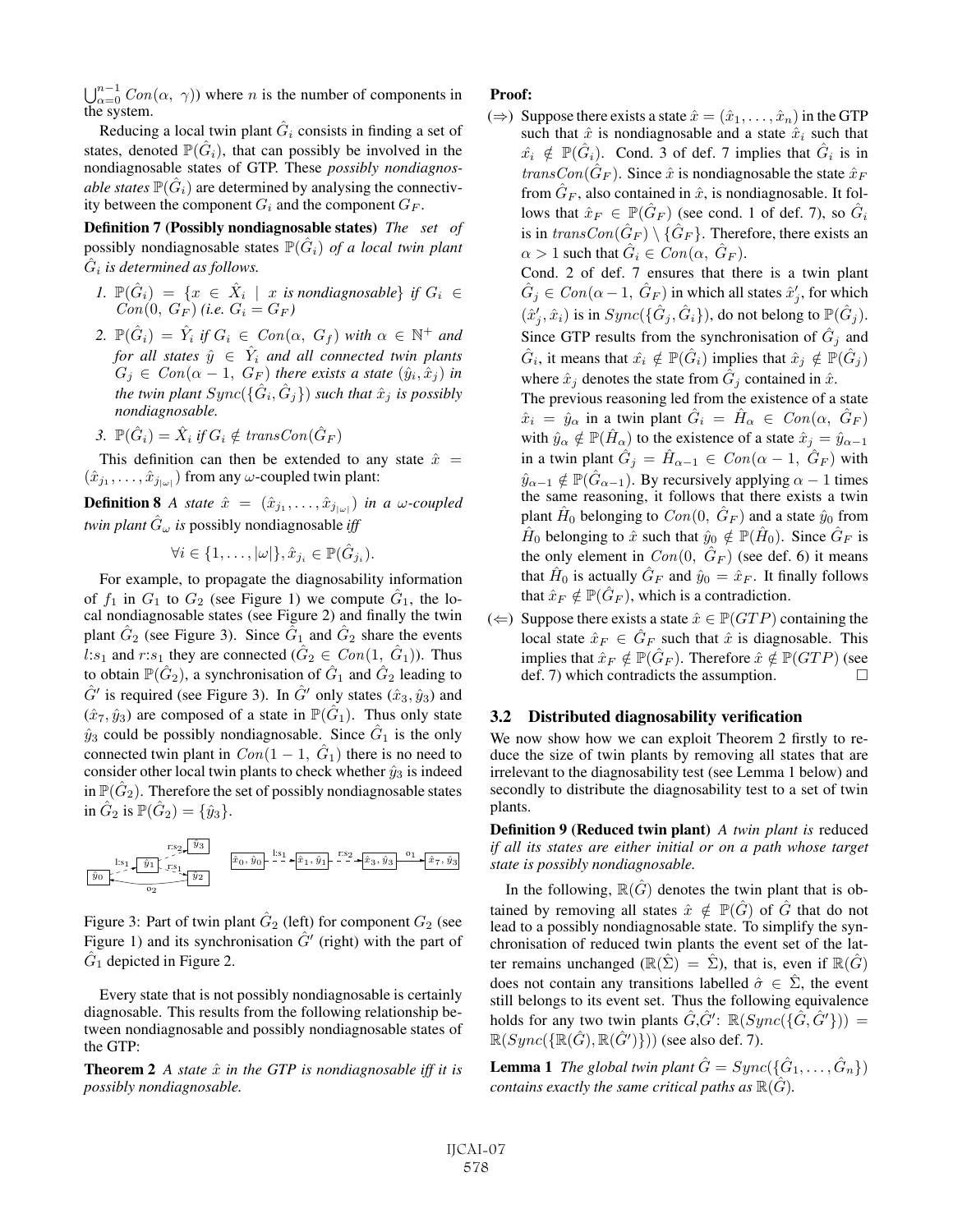**Proof:** Since the target state of every critical path  $p$  in  $\hat{G}$  is part of a cycle containing at least one nondiagnosable state  $\hat{x}$  (see Theorem 1), every state in p leads to  $\hat{x}$  and hence to a state that is entirely composed of possibly nondiagnosable states. Thus, p is also a path in  $\mathbb{R}(G)$ . Further, since every path in  $\mathbb{R}(\hat{G})$  is also a path in  $\hat{G}$  it follows that  $\mathbb{R}(\hat{G})$  contains only the critical paths defined in  $\hat{G}$ .

We now show how we can decide the diagnosability problem based on a set of distributed twin plants without requiring the computation of the GTP.

Theorem 3 *A fault* F *in system* G *is diagnosable iff there exists a set of reduced twin plants*  $\hat{\mathbb{G}}_R = \{\hat{G}_{\omega_1}, \ldots, \hat{G}_{\omega_k}\}$ *such that*

- *1.*  $\{\omega_1, \ldots, \omega_k\}$  *is a partition of the system components*  $(\bigcup_{i=1}^k \omega_i = \mathbb{G}$  and  $\omega_i \cap \omega_j = \emptyset$  for all  $\omega_i \neq \omega_j$ ) and
- 2. no plant in  $\hat{\mathbb{G}}_R$  *contains an observable possibly nondi*agnosable cycle (OPNC for short) (i.e. a path  $p = \hat{x} \stackrel{\hat{\sigma}}{\rightarrow}$  $\hat{x}' \cdots \stackrel{\hat{\sigma}''}{\longrightarrow} \hat{x}$  with at least one possibly nondiagnosable *state and one observable transition label).*

#### Proof:

- $(\Rightarrow)$  Suppose F is diagnosable, but there does not exist such a set  $\mathbb{G}^R$ . The GTP, which satisfies cond. 1, also contains an OPNC and thus an observable nondiagnosable cycle (see Theorem 2). This implies that  $F$  is not diagnosable (see Theorem 1) and thus contradicts the assumption.
- $(\Leftarrow)$  Suppose now that there exists such a set  $\mathbb{G}^R$  and F is not diagnosable. From the nondiagnosability of  $F$  it follows that there exists an observable nondiagnosable cycle in the GTP and hence an OPNC with an observable event  $\sigma \in \Sigma_{o_i}$  (see Theorem 2). Based on the synchronisation operation (see page 2) it means that every  $\omega$ -coupled twin plant  $\hat{G}_{\omega}$  with  $G_i \in \omega$  contains an OPNC. Thus every set satisfying cond. 1, and therefore involving  $G_i$ , does not satisfy cond. 2. Hence there does not exists such a set  $\mathbb{G}^R$  which contradicts the assumption.  $\Box$

### 4 Algorithm

This section presents a scalable algorithm that exploits Theorem 3 to reduce the search space of the diagnosability analysis by distributing it on several reduced twin plants. Every set of reduced twin plants  $\mathbb{G}^R$  represents a partition of the components of the system and the challenge is to find one that contains no OPNCs and thus proves that  $F$  is diagnosable. OPNCs can be removed by synchronising connected twin plants. Therefore this operation is the basis for the distributed diagnosability check (see Algorithm 1).

The algorithm performs as follows. After the initialisation and the computation of the local reduced twin plants (line 3-5), the basic idea is to synchronise them pairwise using the function  $Sync(\mathbb{R}(\hat{G}^i), \mathbb{R}(\hat{G}^{i'}))$ . The synchronisation is performed only if either  $\mathbb{R}(\hat{G}^i)$  or  $\mathbb{R}(\hat{G}^{i'})$  has an OPNC. This pairwise synchronisation and the reduction of the resulting twin plant is computed using function  $RedPairwiseSync(\mathbb{G})$  (line 7). The selection of pairs to synchronise is important since it has a strong impact on the algorithm efficiency. Among the different selection heuristics, e.g. [Lamperti and Zanella, 2003], [Pencolé and Cordier, 2005], a common rule must be respected: a pair of twin plants to synchronise must be connected otherwise the synchronisation will not remove OPNCs.

The synchronisation operation is repeated step by step until the algorithm stops due to one of the following causes.

- (1) None of the twin plants in  $\hat{\mathbb{G}}$  contains an OPNC, that is, a partition  $\mathbb{G}^R$  has then been determined which verifies that fault  $F$  is diagnosable (see Theorem 3).
- (2) A twin plant contains an OPNC that cannot be removed by further synchronisations. This is the case if the reduced GTP has been computed which involves all components.
- (3) Due to finite computational resources, the algorithm must stop. In this case it returns a set of twin plants with OPNCs that provides all possible reasons of why  $F$  might not be diagnosable. At this level, the nondiagnosability of  $F$  is not certain but it can be deduced that any subset of components involved in an element of the partition is not sufficient to diagnose  $F$  with certainty.

#### Algorithm 1 Distributed diagnosability check

- 1: INPUT:
	- component models  $G_1, \ldots, G_n$  of the system
	- fault F that can occur in component  $G_F$
- 2: Initialisations:  $\hat{\mathbb{G}} \leftarrow \emptyset$  Set of relevant twin plants
- 3: Compute local twin plants  $\hat{G}_i$  for all components  $G_i$  and add them to  $\hat{\mathbb{G}}$
- 4:  $\mathbb{G} \leftarrow GetNonDiagStateLab(\hat{\mathbb{G}}, \hat{G}_F)$
- 5: Reduce all twin plants in  $\hat{\mathbb{G}}$
- 6: while ExistsOPNC( $\mathbb{G}$ ), and SufficientMemory( $\mathbb{G}$ ) and NrElements( $\hat{\mathbb{G}}$ ) > 1 do
- 7:  $\hat{\mathbb{G}} \leftarrow RedPairwiseSync(\hat{\mathbb{G}})$
- 8: end while
- 9: if ExistsOPNC $(\mathbb{G})$  is false then
- 10: **return** "F is diagnosable"
- 11: else
- 12:  $\hat{\mathbb{G}}^{cyc} \leftarrow GetTPsWithOPNC(\hat{\mathbb{G}})$
- 13: **return**  $\hat{\mathbb{G}}^{cyc}$
- 14: end if

In case (2), that is if  $F$  is not diagnosable, all critical paths are returned. They provide a complete diagnosability analysis of the undistinguishable behaviours that cause the nondiagnosability of F. This information also contains a *synthetic view* of the nondiagnosability of F.

Extracting this synthetic view from the OPNCs consists in considering every nondiagnosable state

$$
\hat{x} = (\hat{x}_{j_1}, \ldots, \hat{x}_{j_{|\omega|}}) = ((x_{j_1}^l, \mathcal{F}_{j_1}^l), (x_{j_1}^r, \mathcal{F}_{j_1}^r)), \ldots,
$$